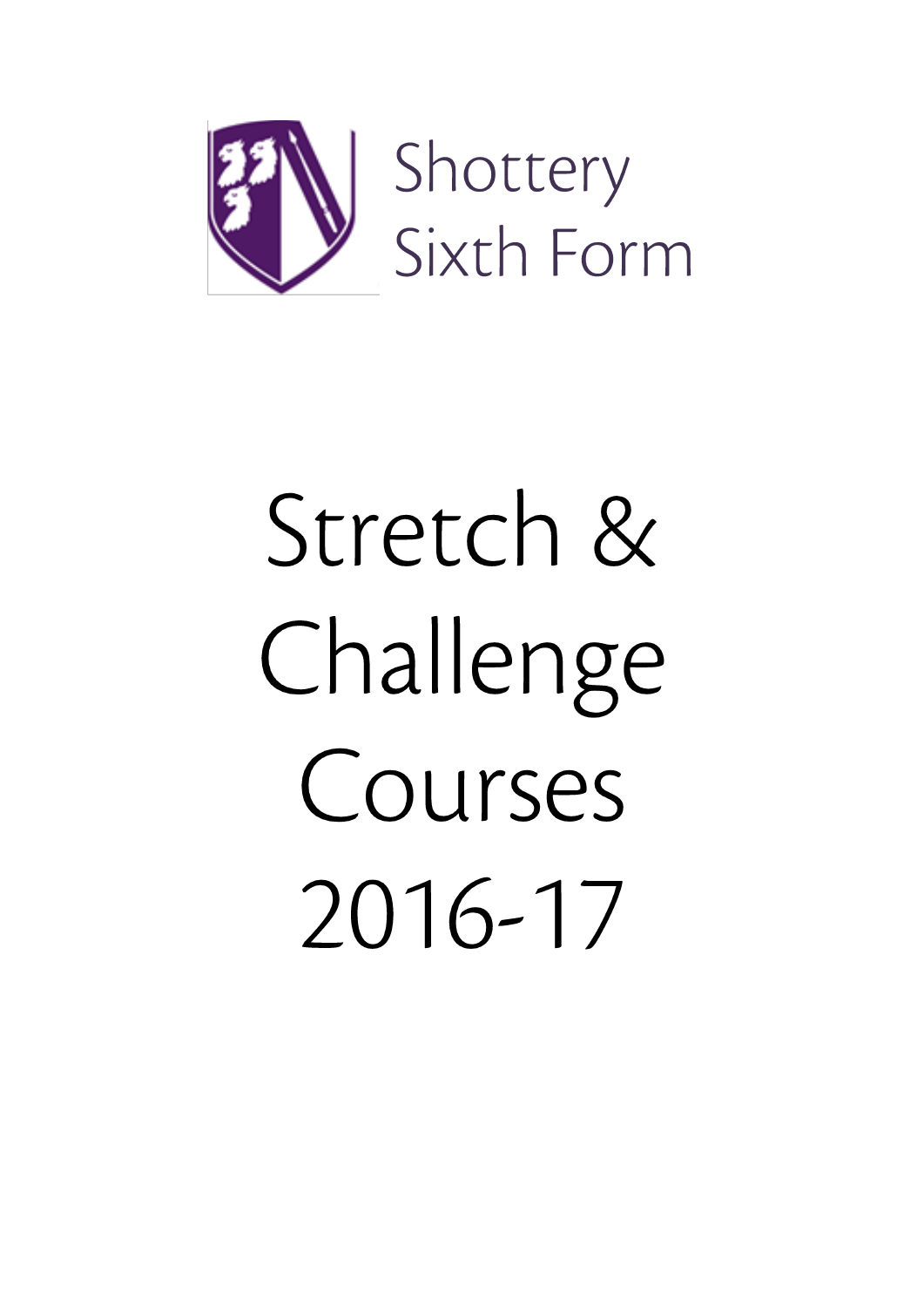We are excited to be able to provide you with more details of our planned Stretch and Challenge programme for 2016 – 17.

Please read on for more information about the fantastic range of additional courses you will be able to study in addition to your three A-levels (or three A-levels plus Further Maths) and the Extended Project Qualification.

During your Transition Conversation, you were asked to choose an area that appealed to you from the proposed list and we have used that feedback to create a full programme of bespoke taught courses for you.

At Induction on 29<sup>th</sup> June 2016, you will be asked to confirm your chosen Stretch and Challenge course, so please take time to consider the options carefully and do not hesitate to email Ms Bell at bell.e@sggs.org.uk if you have any questions that cannot wait until Induction.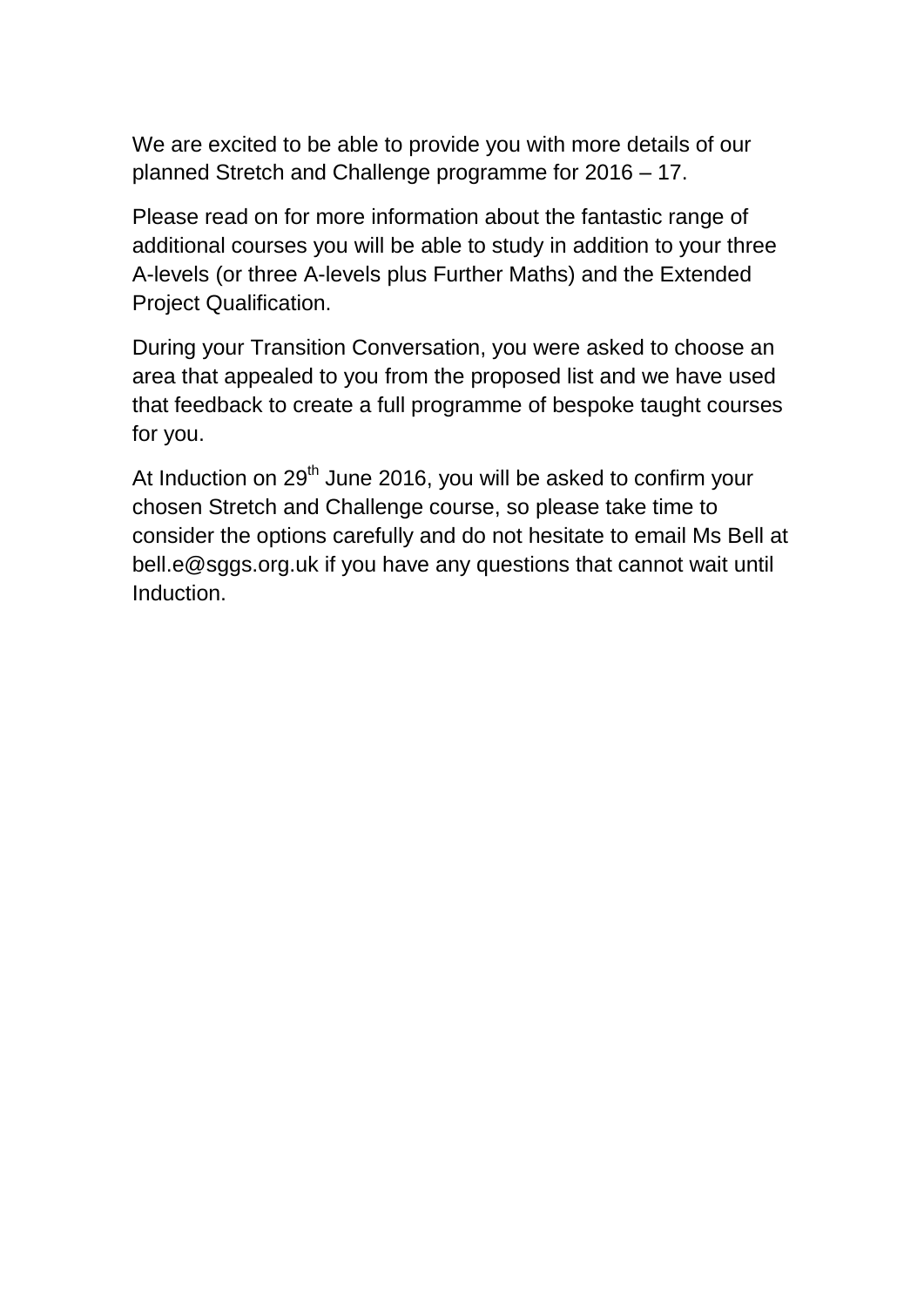# The Shottery Arts Collective

## **Who is this course aimed at?**

Come join us! Anyone with an interest in the Arts – performers, artists, behind the scenes and those who think they would like to run a company.

- Could you run a sculpture exhibition in the manor garden?
- Can you inspire the whole school to create a collaborative tapestry?
- Could you create an original piece of theatre to tour local primary schools?
- Are you able to choreograph a dance piece to celebrate International Women's Day?
- Is directing an animated film your cup of tea?

If the answer to any of these questions is yes, then this is the course for you. There are opportunities to be a big or small part of this group. This eclectic group will be expected to devise, create and excite.

You will form part of the school Arts Collective and will be responsible for a range of exciting projects both in and outside school. The group will be expected to run innovative and ground breaking projects to inspire and ignite the imagination of the whole school and local community.

The course provides a worthwhile introduction to a wide range of personal and organisational skills, which are very valuable in the workplace.

Lots of practical, hands-on experience of working in a team and pulling events – big and small – together. Plus the opportunities to hone your skills in your preferred Arts area with input from specialist teachers.

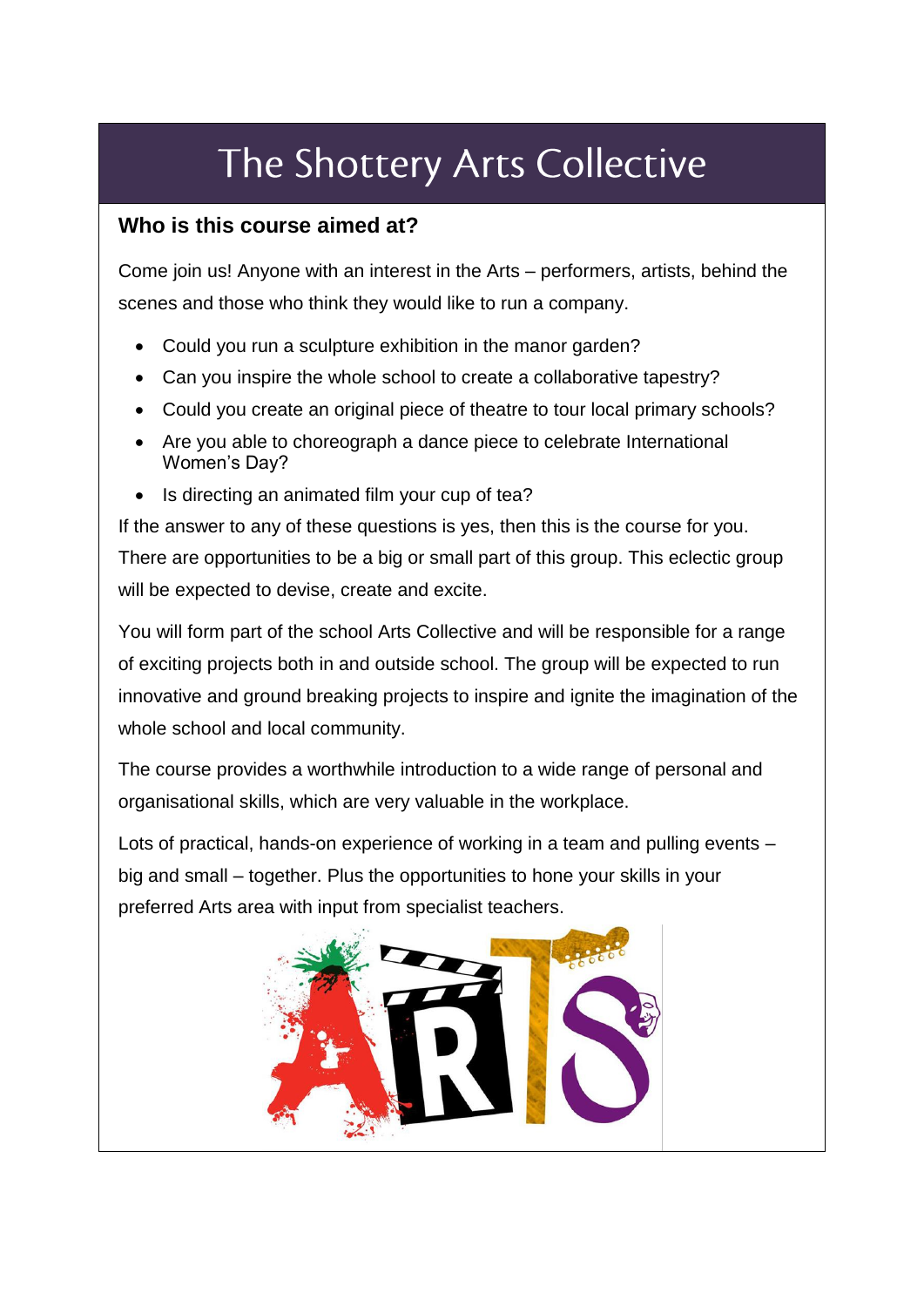# BEE: Business Enterprise & Engineering

## **Who is this course aimed at?**

Anyone with an interest in entrepreneurial creativity.



- Could you work in a team and help solve live industrial engineering problems?
- Do you want to work with inspirational engineering professionals?
- Are you flexible and courageous, willing to throw in your creative ideas for collective consideration?
- Are you willing to learn how to write a professional report?
- Are you up to presenting and persuading management to implement your recommendations?
- Can you apply science and maths to real world situations?
- Do you enjoy a laugh and want to help others enjoy their learning also?

If the answer to any of these questions is yes, then this is the course for you. You will work as a team, so we need entrepreneurs, designers, scientists and anyone with an interest in engineering to sign up.

You will form part of a team who will promote Engineering across the school; collectively you will create a solution to a problem that is set by professional engineers.

The course provides an excellent opportunity to hone your problem solving capability, report writing expertise and presentational expertise.

This is a 'hands on' experience and will develop your time management and team work capabilities. You will visit places of work and other institutions associated with design and development and will begin to network across the business world. This will provide a superb foundation for your future aspirations and is an opportunity not to be missed!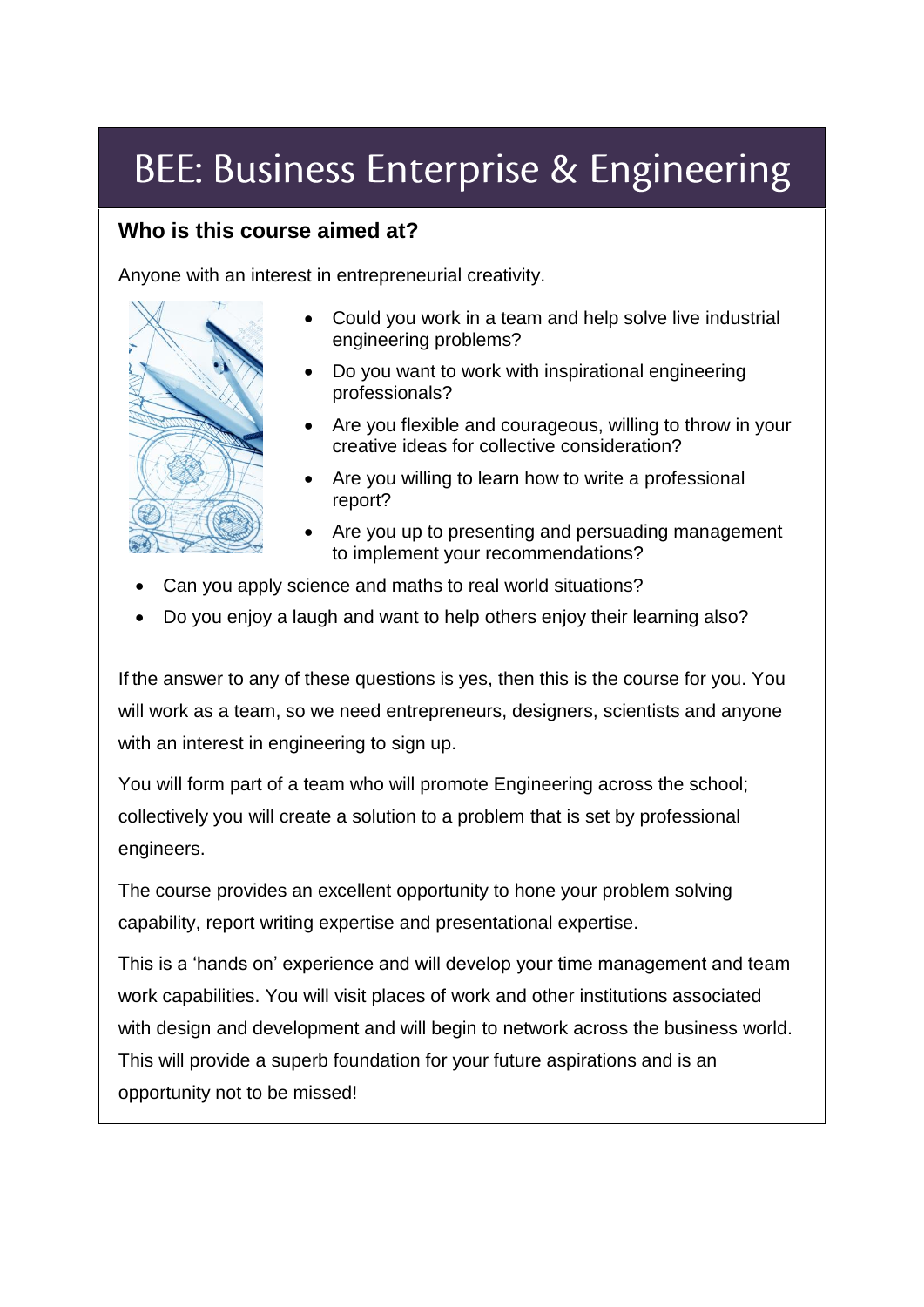# **Creative Writing**

#### **Who is this course aimed at?**

Many of us believe that we are not capable of creative expression. Whether that is because we were never given the opportunity in early childhood, or maybe we thought that our natural instincts and talents lay elsewhere perhaps in more practical subjects. However, it is my belief that everyone has a creative muscle which just needs to be toned in order to be expressed.

By taking ourselves out of the bounds of academic writing and delving into a whole range of forms - from short-stories, to poetry, drama and even journalistic writing - we can uncover aspects of ourselves which are not immediately identifiable. We can express ourselves in new ways, empathise with people and situations distanced from our immediate experience and, at the same time, develop our core, transferable writing skills.

The Creative Writing group is aimed at anyone who wishes to find and express their creative voice.

As part of the group, you will be part of a supportive network of writers, all willing to share ideas and develop their writing skills. With the support of a specialist teacher, you will be encouraged to write in a range of different forms and seek inspiration from a wealth of different writers and texts. We will take part in workshops and events led by published authors and have the opportunity to enter a number of national writing competitions. In addition to contributing towards a group creative writing anthology, you will also work towards creating your own portfolio of creative writing pieces which can be used as evidence for future university, work experience or job interviews.

Here is just a sample of some of the tasks you could undertake:

- Finding your creative voice: How to find inspiration from the world around you
- Planning a novel
- Why we shouldn't be scared of writing poetry
- Writing for television and film
- Writing for words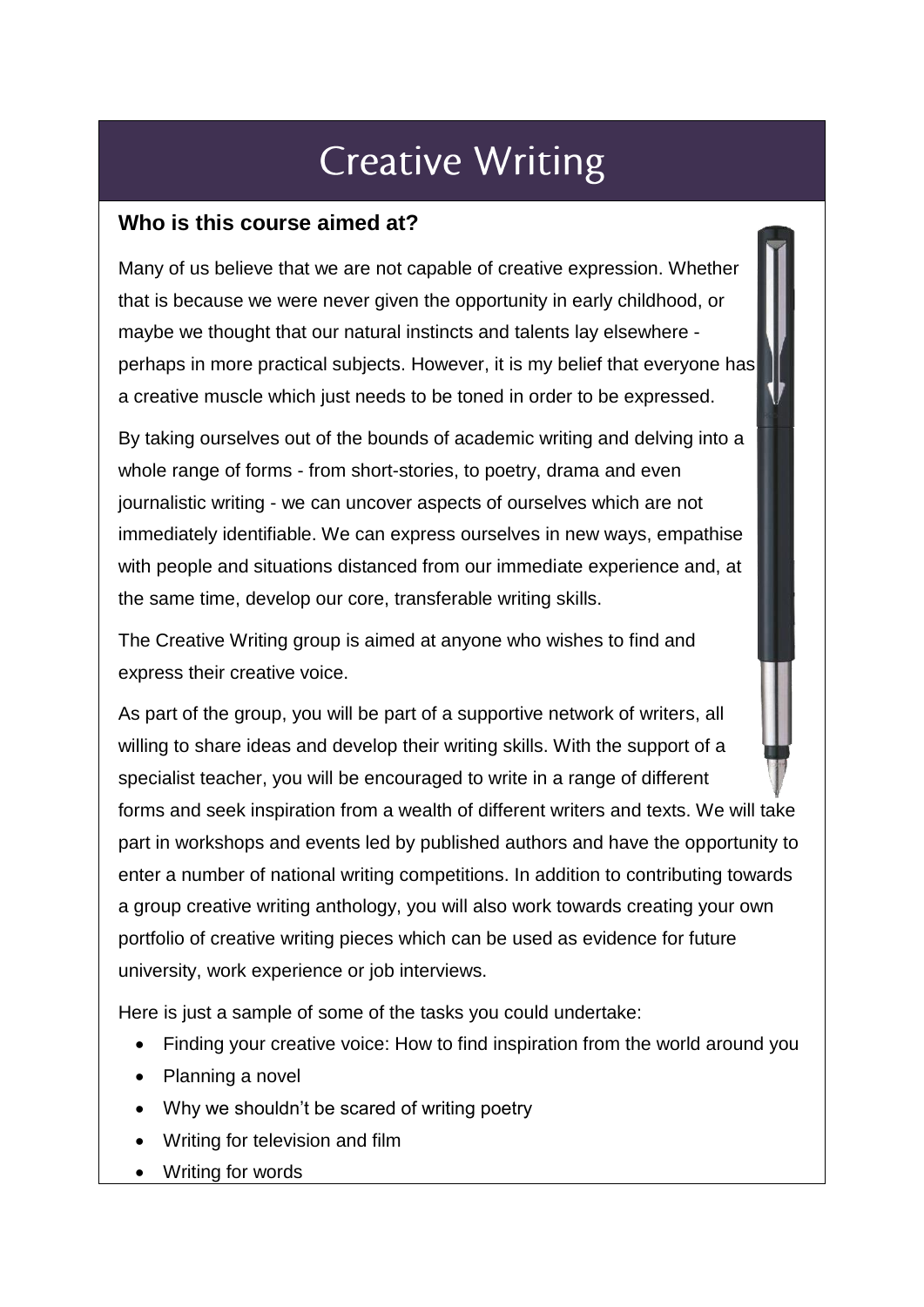## Money & Investments

## **Who is this course aimed at?**

This course is aimed at anyone who thinks they might one day work in the finance or investment



side of business, or perhaps those wanting to find out more about how to invest money for the future.

**CHARTERED INSTITUTE FOR** 

By taking this course, you will be studying for a Level 3 Certificate, accredited by the Chartered Institute for Securities and Investment (CISI). This Certificate is SECURITIES & INVESTMENT usually taken by industry professionals

once they have graduated from university – so don't expect it to be easy! However, if you do make the grade in the exam and written project, you will enjoy lifetime exemption from the first unit in the Investment Operations Certificate, a usual pre-requisite for working in the investment world. (There will be a charge for this).

As part of the course, you will have the chance to take part in CISI insight days at investment banks and other financial institutions in London, and begin networking to help arrange all-important work experience and contacts for the future. We will also be supported by the Investment department at the NFU Mutual, with the top student going on to enjoy a week's work experience with them in the summer.

By taking this course, you will develop key analytical skills as well as developing commercial awareness. You will also learn how to manage your own personal finances – a key life skill. You will explore the financial services industry and the financial assets and markets that it comprises as well as learning how to evaluate companies on the stock market and how investment funds are structured.

So, if you think you might be interested in making money, corporate investments or the financial world, irrespective of whether you are studying Business or Economics, then come and challenge yourself with us.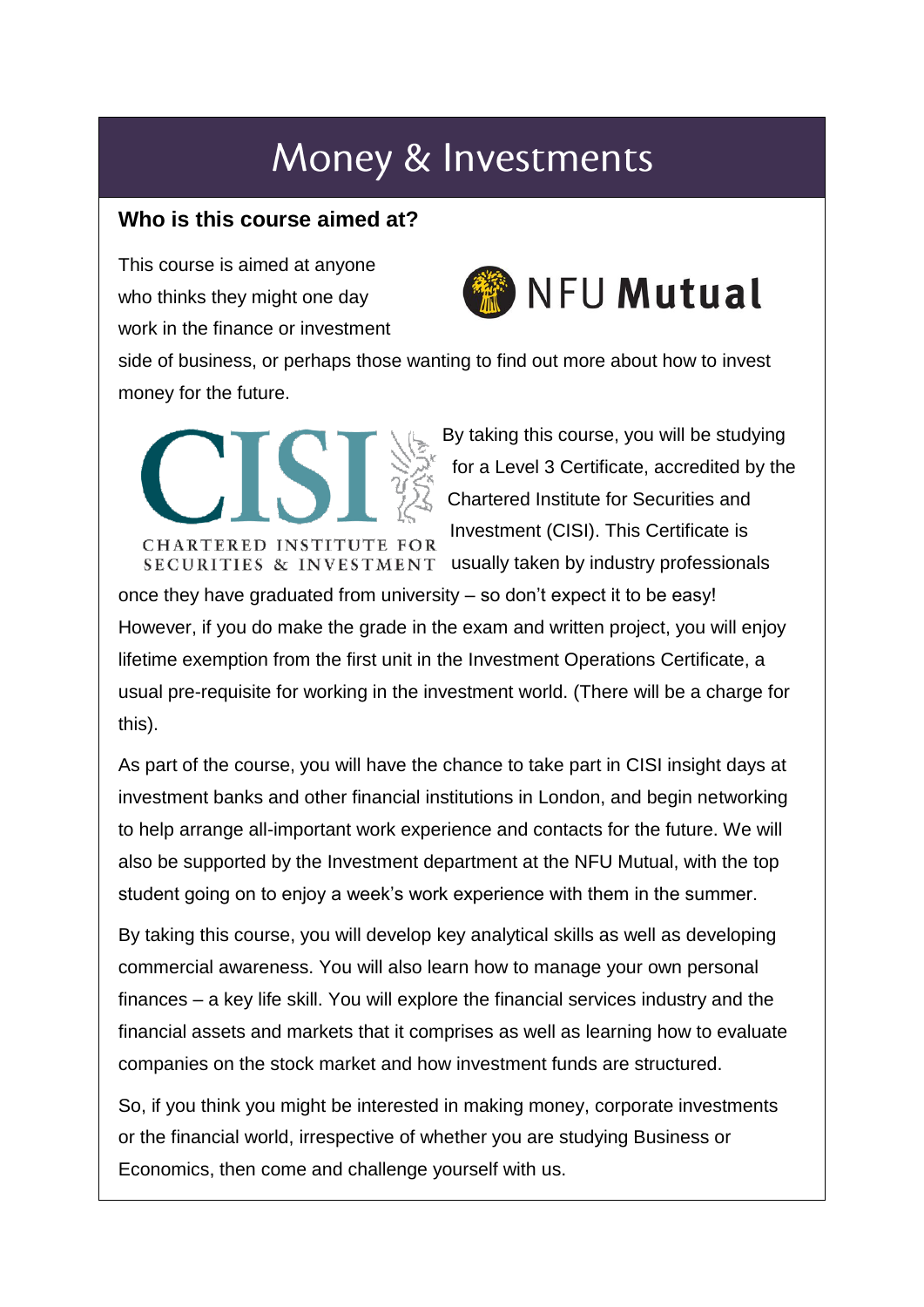## Mandarin

## **Who is this course aimed at?**

Anyone interested in learning to speak Mandarin. With more than 955 million speakers, Mandarin claims the top spot as the world's most common language and one that often requires professional translation services.

One of the five major dialects of Chinese, Mandarin is the official language of China and Taiwan, as well as one of the four official dialects of Singapore. Approximately 14.4 percent of the world's population are native speakers of Mandarin.

If you are a linguist looking for a new challenge or interested in globalisation, this could be the course for you.

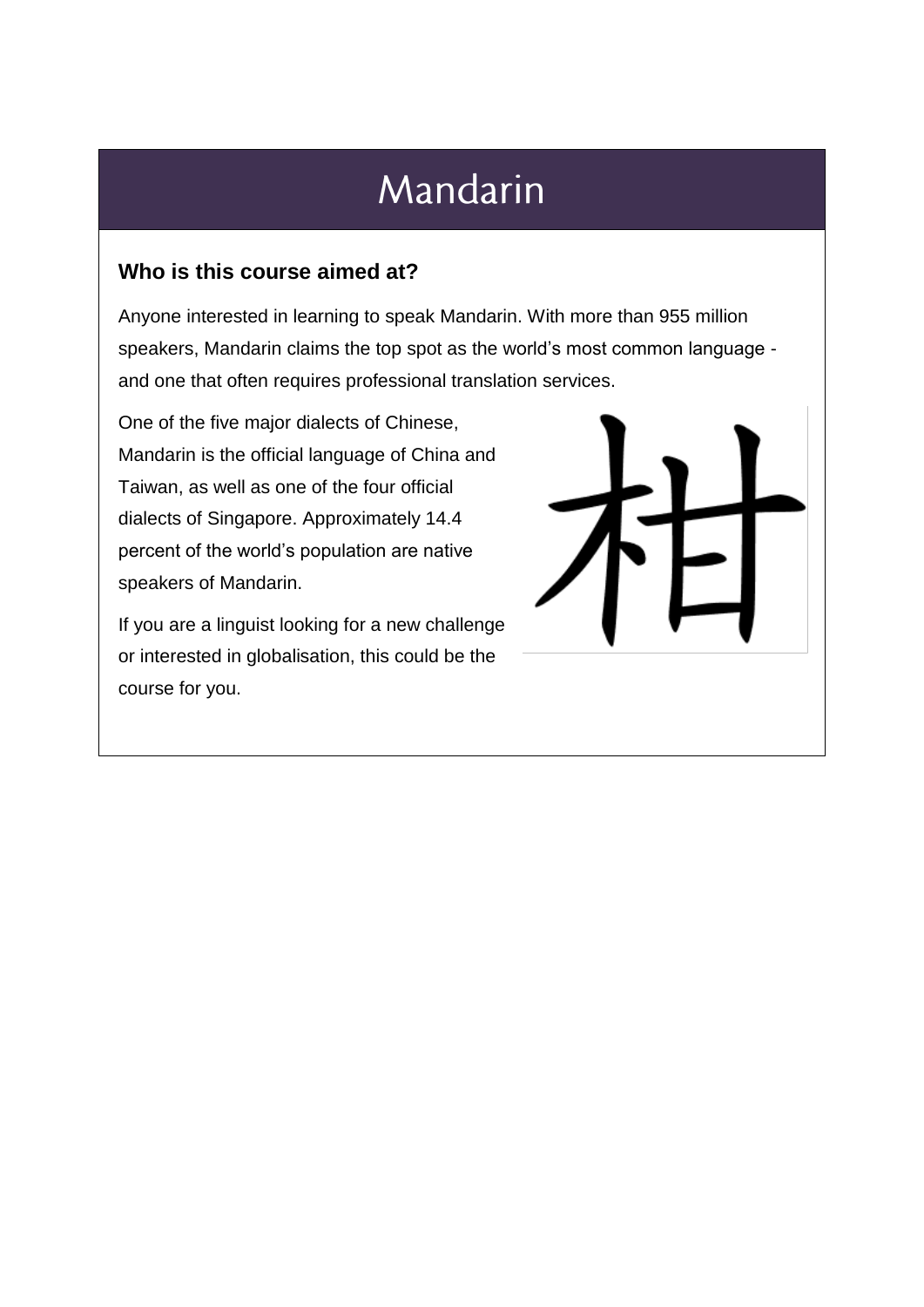# **MOOCs for Coding**

We are planning to offer a programme to those of you who are interested in



computing and coding. As we are in the process of recruiting a new Head of Computer Science, we will provide further details on this course once the appointment is confirmed.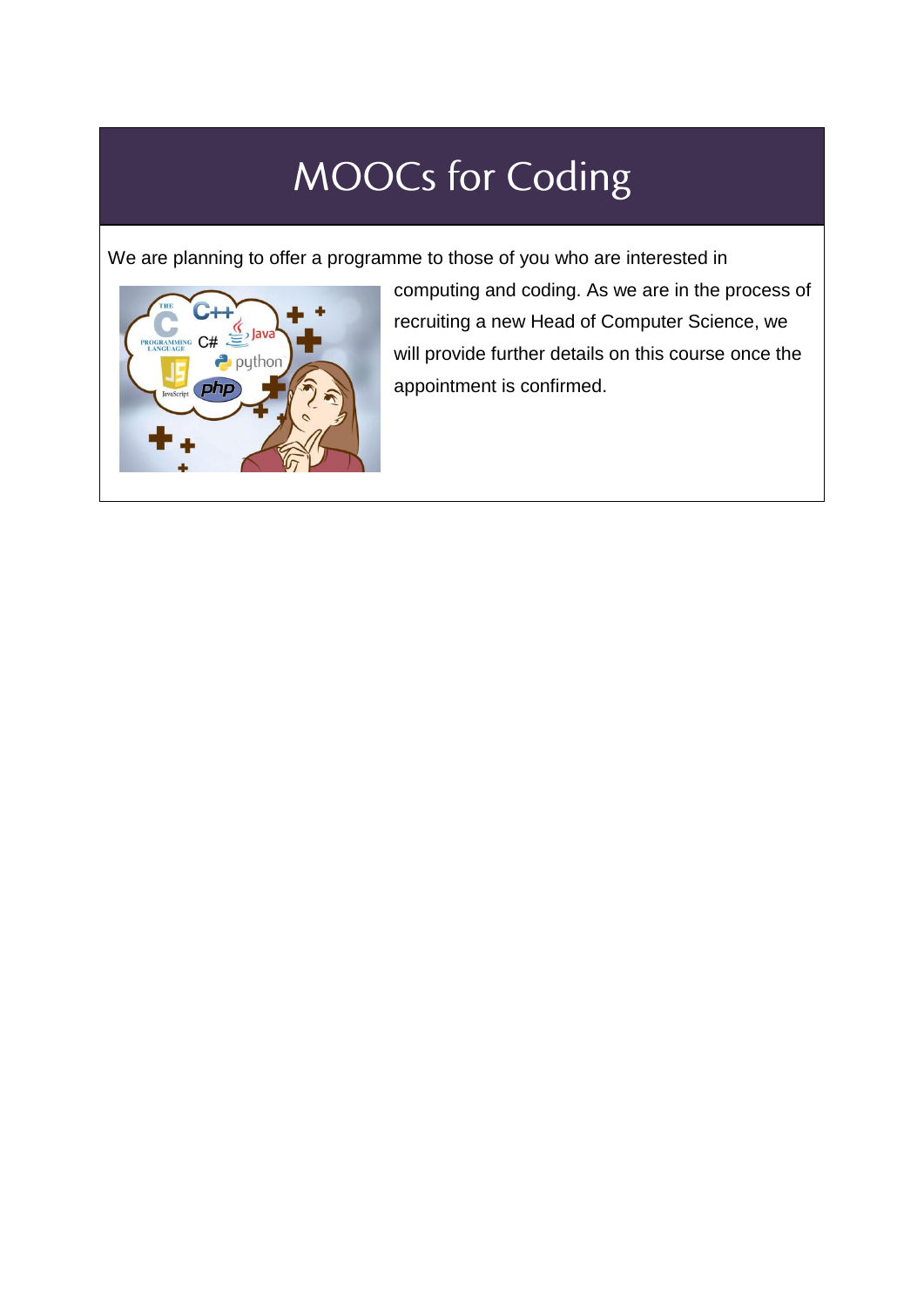# Photography

#### **Who is this course aimed at?**

Those who have an interest specifically in photography or Art. This course provides a practical, theoretical and expressive approach to photography. You will explore the essentials in editing software and create a final portfolio and working notebook recording the three stages:

- 1. Auto to Manual: the creative controls of aperture, shutter speed, ISO, focusing, composition and creative choice
- 2. RAW to 'ROAR': processing from the RAW image to the finished picture, using imaging software
- 3. Onto the Wall: your own creative project from vision to exhibition, displaying an end image to mark your creative development in photography.

Ideally, you will have access to you own (or a family) DSLR camera or equivalent with manual control.

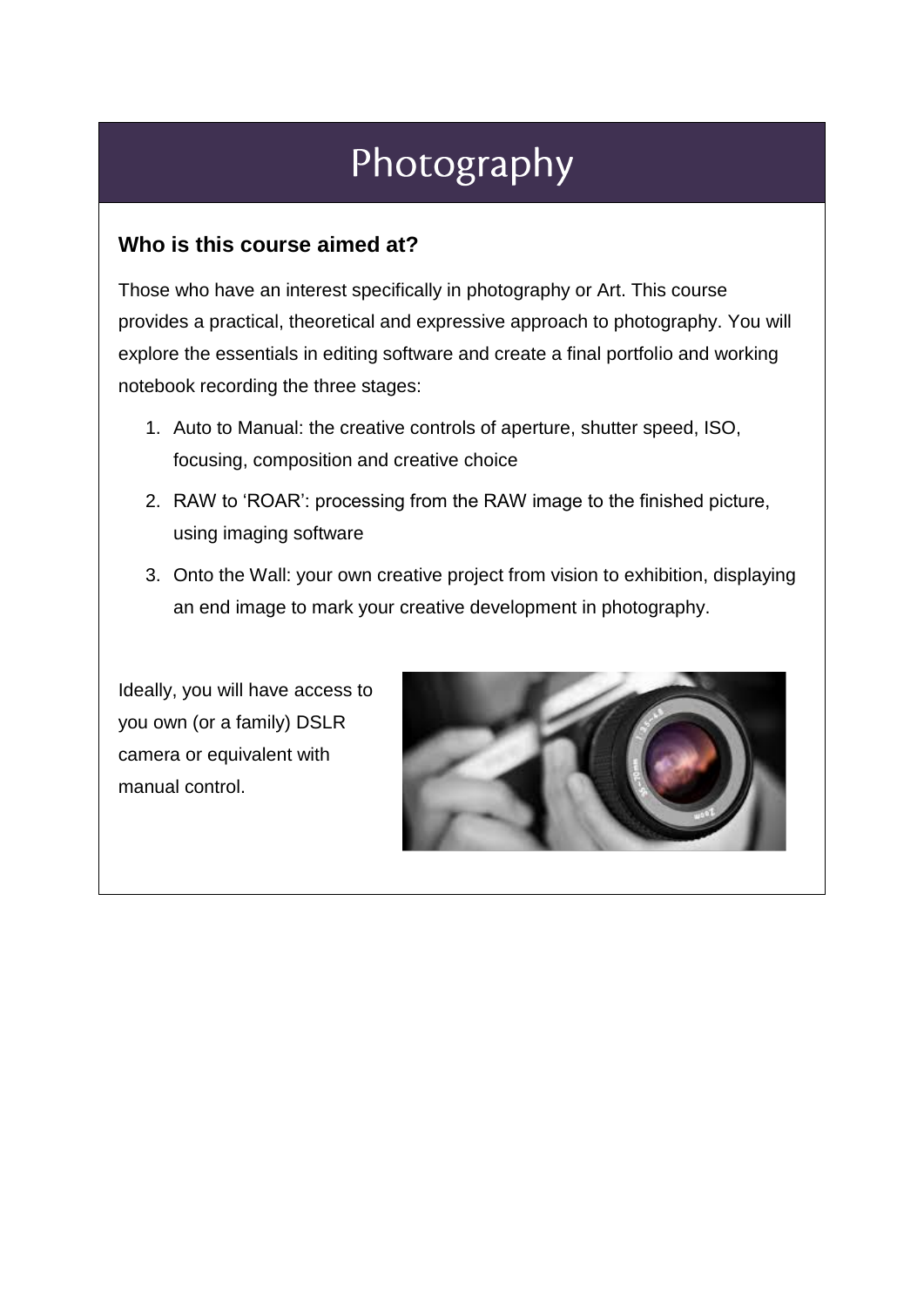## **Practical Maths**

## **Who is this course aimed at?**



There is a phrase along the lines of: *"I wouldn't do that for all the tea in China"*  Have you ever wondered how much tea there actually is in China?

Do you know how many people are using their mobile phones right now?





or how many McDonalds burgers will be sold in the next hour?

If you are interested in learning how to answer these and similar questions, then this course is for you.

Are you taking Biology, Chemistry, Physics, Economics or Psychology but not Maths? You may not be ready to give up studying Maths but don't want to take it for A-level! Credit cards, mortgage rates etc - welcome to your future! Would you like to learn more about these so that you are more prepared?

During the year we will look at some of the key topics covered in A-level Maths such as logarithms and statistical tests that will support you with your other courses.

The above are just some of the examples that will be covered so is the course for you?